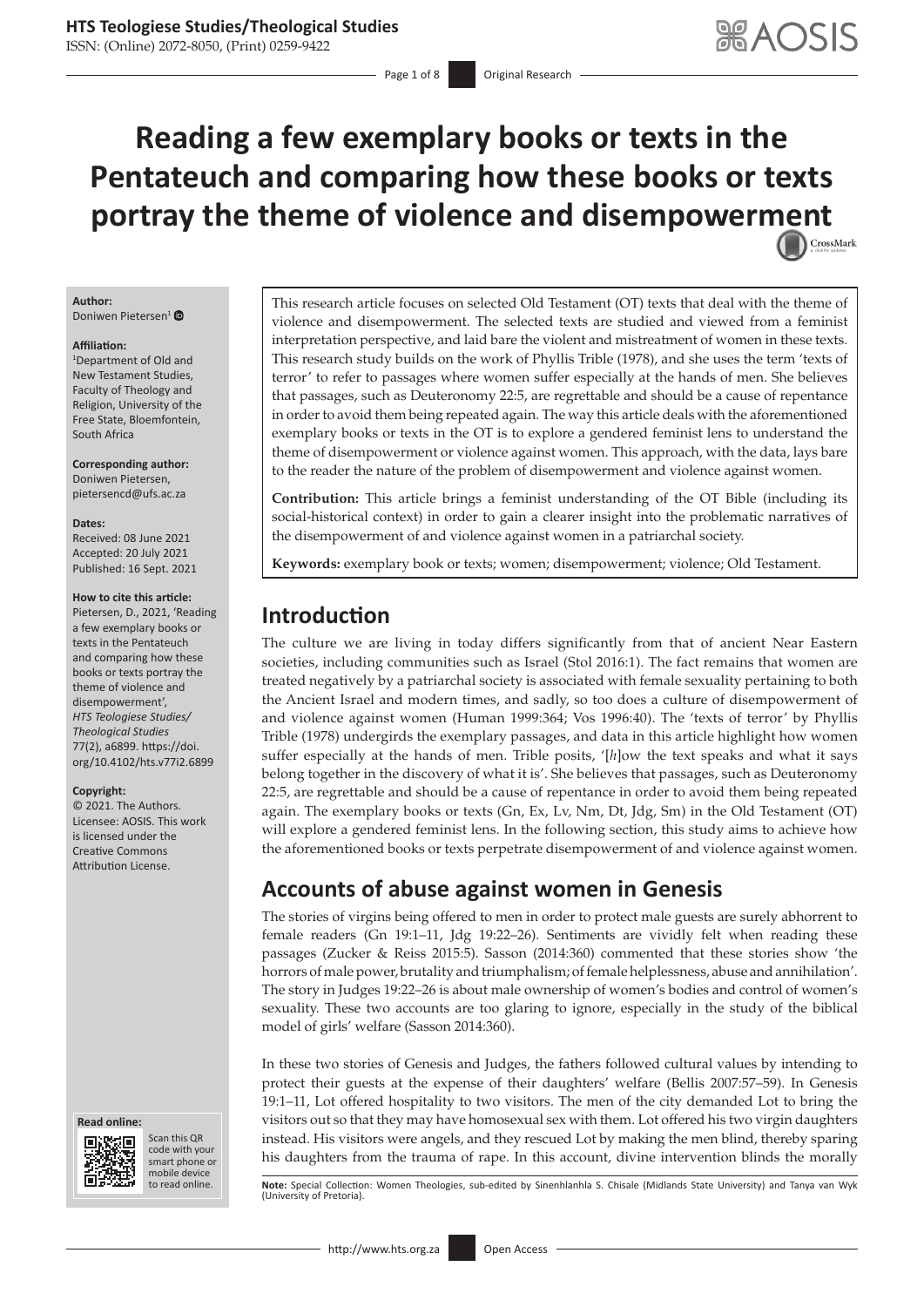perverted men, and Lot's daughters are rescued from impending abuse (Pietersen 2021:147–148).

The second story is strange and complex (Jdg 19:22–26). A concubine returned to her father. A Levite took his servant and followed her. Her father treated the son-in-law graciously, pleading him to stay longer and enjoy fellowship together. On the way back, the Levite and his concubine arrived at Gibeah where an old man from Ephraim sheltered them for the night. As in the first account, the wicked men of the city came and demanded the host to bring out the Levite so that they may have sex with him. The host at first rebuked the gang. Then, in an alarming turn, he offered his virgin daughter and the Levite's concubine as a substitute. It is possible that the host thought that proper hospitality only applied to male guests (Sasson 2014:357). When the men refused to listen, the Levite seized his concubine and handed her over to the gang. They raped her until dawn when she collapsed at the host's door. The OT law concerning rape in an urban area (Jdg 19–21) assumes that if a woman screamed, she was considered innocent; however, if she kept quiet, she was guilty (Sasson 2014:357). If this concubine screamed, then the host, the Levite and his servant and the people of Gebeah who heard her and failed to rescue her were all guilty. Her master, the Levite, commanded her to get up because he was ready for his return journey. She did not answer. He picked her up and put her on his donkey, and returned home. When he arrived, he took a knife and cut the concubine into 12 pieces and sent them to the 12 tribes of Israel.

The assessment of this vile act is that to many women (Walford 2021):

[*T*]he rape and murder of the Levite's concubine in Judges 19 and her subsequent dismemberment is amongst the most horrifying of all biblical narratives, particularly since God appears to be blatantly silent about it. (n.p.)

Furthermore, representative work has gone into explaining this passage that really compound the disgust of the act of rape because the brutality of the rape is typically minimised and the character of 'God often distorted through attempts to find spiritual meaning in the wicked acts that permeate the book of Judges' (Pietersen 2021:146). Undeniably, Judges is a problematic volume to understand because of YHWH's incongruence around this violence. YHWH seems to avoid remarking on any occasion outside the declaration, '[*i*]n those days Israel had no king; everyone did as he saw fit' (Jdg 17:6). God's silence could be taken to mean that he endorses this brutal act. Put differently, the concubine's death signifies a tragic murder, which brings into question God's attitude towards her and towards women, in general (Stol 2016):

[*H*]owever, if Judges is read afresh without the androcentric presupposition of a God-ordained inferiority of women, we discover that his silence is not the non-committal neutrality it appears to be.<sup>1</sup>

We note that his stillness 'screams from the pages of Scripture' as the sin against women that was signalled in Genesis (3:12, 16), and comes to a 'point of no return in Judges' (Pietersen 2021:146).

In analysing this decline in Israel's morality in the book of Judges, other OT passages in which God voices his disapproval should also be brought to bear, such as when Dan's idolatry angers God (Jdg 18) or in God's injunction not to take advantage of the widow or the fatherless (Dt 5:6–7). God also threatens 'to punish Israel if they mistreat orphans, widows and aliens' (Ex 22:22–24). Eventually Israel's sin results in them being sent into exile (Zch 7:8–14). All of these texts refer to God's righteous indignation in response to wrongdoing and should be remembered in interpreting God's silence in Judges.

Davis's (2000:213) and Butler's (2009:427) comments on this account are controversial. They see the plight of the concubine as judgement for her harlotry. Is this the reason the Levite went to take the concubine from her parents so that she might meet this judgement? This would sound like it was a pre-planned arrangement; yet, the OT text does not suggest that at all. Both Davis's and Butler's comments display extreme male chauvinistic biases. Butler distances the guilt of this abuse from the men of Israel by focusing on the fact that the host and the Levite were from Ephraim (Jdg 19:16, 18). In this case, it was culture that prevailed and not insight from the teaching of God's law, which the two men were supposed to know (Dt 23:21–23). It is likely that the concubine was still alive when the Levite cut her into pieces, even though Davis (2000:214) suggested that she was dead by the time the Levite arrived home.

Accounts given in the OT by no means endorse wicked practices. Rather, these texts deserve credit for revealing the ghastly and uncalled for behaviour of fallen humanity in view of the holiness of God. Cases of murder, incest and deception are narratives of the moral ills of humanity and are in no way prescriptive of how readers of the Scriptures are to behave. In this case, whilst the host and Levite were caught in a difficult dilemma, their decision was deplorable, despite the pervasive influence of the surrounding culture. The reaction of the other Israelite tribes, although tardy, was highly commendable. By rallying against the men of Gibeah, the Israelites took a stand against the practices of evil and prevailed, even though in the end the action proved costly.

How women were mistreated and disempowered in the OT derived strong influence from neighbouring powerful nations, such as Assyria, Babylon and Persia. This view can be substantiated through reading the laws of the Covenant Code. The following section will be an exegetical outline, focusing primarily on Deuteronomy and how women were discriminated against by the clothes they were expected to wear.

Divine law played a key role in the life of Israelites. It provided the framework for legal decisions. Although it is not complete, it enabled the executors to govern the daily life of Israelites and unfavourably so when it concerned women.

<sup>1.</sup>This study is also undergirded by the research of Stol (2016), 'Women in the Ancient Near East' who employ this approach of investigating the inferiority of women in the ancient Near Eastern cultures.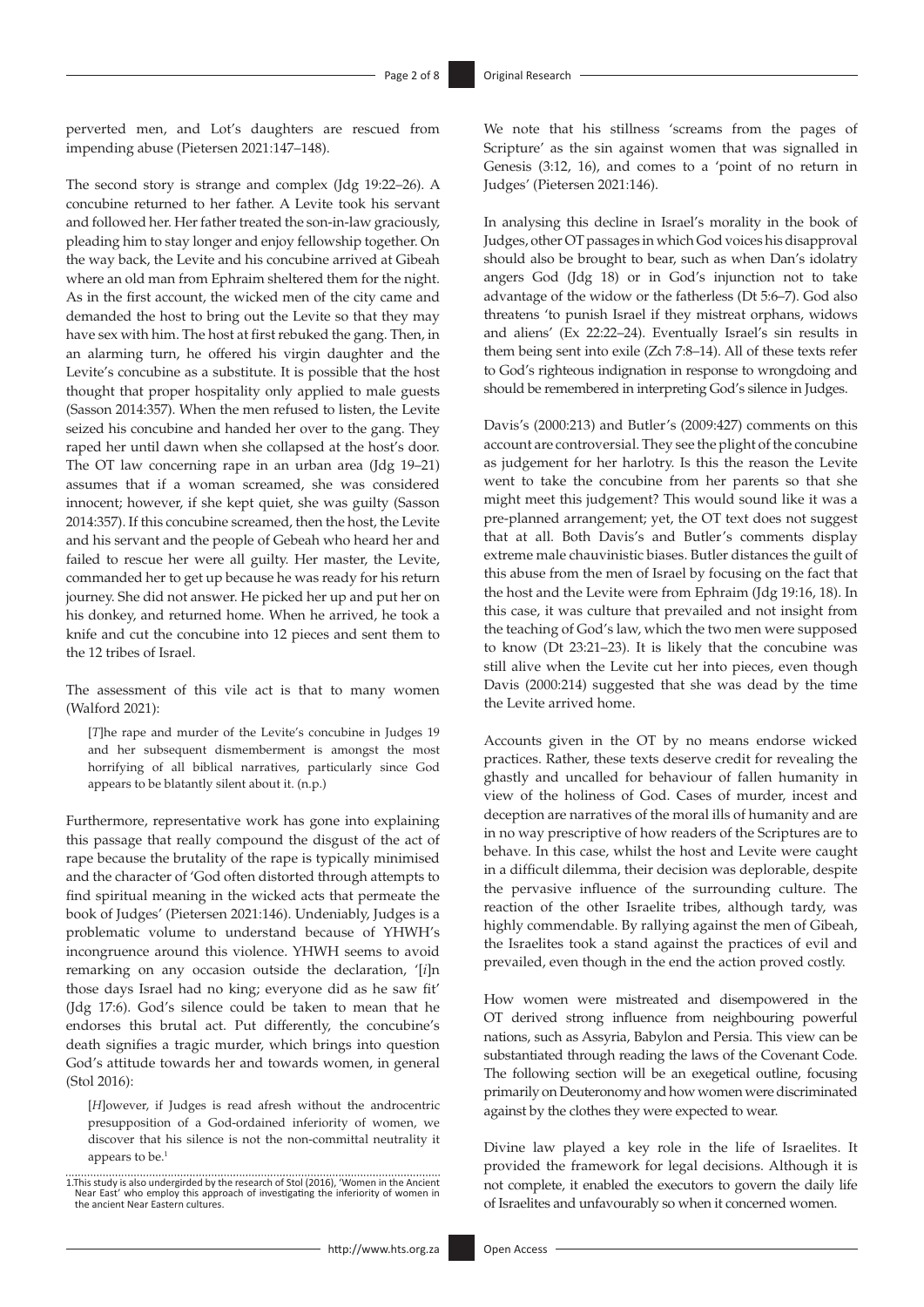### **Women enslaved in the context of Exodus**

Egypt<sup>2</sup> began to falter after about 1785 BCE, with pharaohs rising and falling in quick succession. The instability weakened state apparatuses and Semitic chiefs gained a toehold in Lower Egypt. Records exist of a large number of Semitic slaves already resident in Egypt, even as far as Thebes, and perhaps, they played a role in the rise of these chiefs. Somehow, during the mid-1600s BCE, they managed to overthrow their Egyptian rulers and take control of government. Thus, the 15th and 16th dynasties were known as the *Hyksos* dynasties (Hyksos is a rendering of the Egyptian for 'chiefs of foreign lands'). They established a new capital at Avaris in the Eastern Delta region, appointing Egyptian and Semitic officials to their administration. They held office for about a century, after which princes from Thebes managed to peg the Hyksos back into Avaris itself, and in the next generation, around 1550 BCE, to expel them completely.

Exodus 21:7 is about the selling of daughters into slavery.3 Reading such a passage in contemporary times provides the impression that fathers were heartless in selling their daughters into slavery. It has been pointed out that a bad master could abuse a woman by treating her harshly or selling her to slave traders or even releasing her from servitude (Mitchell 2009:57). Given that the woman, who did not belong to a household, was vulnerable, it was not safe for her to go free (Ryken 2005:703). In line with this notion, Noth (1962:178) said that the selling of a woman into slavery was performed for business purposes. He explained that female slaves were not to be set free because they were regarded as possessions and not persons (Noth 1962:177). Similarly, Harrill (2006:129) says that the slave masters were in some cases like pimps. They promoted immorality and apply make-up on these women when selling them to make them more appealing. Given this depiction, one wonders if Exodus 21:7 condones the selling of women (Pietersen 2021:150).

Slavery in the context of Exodus 21:7 has to be understood in terms of Leah's and Rachel's maids (Ryken 2005:702). This slavery had, in some ways, a benevolent purpose. Selling one's daughter was carried out to improve her prospects in life.4 It was carried out in the form of arranged marriage. A poor man would sell his daughter to a rich man

4.'If she does not please the master who has selected her for himself, [*a*] he must let her be redeemed. He has no right to sell her to foreigners, because he has broken<br>faith with her. If he selects her for his son, he must grant her the rights of a daughter.<br>If he marries another woman, he must not deprive in anticipation that he would marry her and she would become a permanent member of his household. Meyers (2014:19) explained that slavery in Israel was a provision of a home to the destitute. Those who could not make a living on their own would ask wealthier people to take them into their homes where they could offer service in exchange for daily provision (Meyers 2014:19).

There were three protections, which God's law gave to maidservants (Ryken 2005:703). Firstly, if the master was not pleased with the maidservant, he was to return her to her family. The master was not allowed to sell the servant to slave traders. The family was allowed to buy her back. Secondly, if the master was so pleased with the maidservant that he wanted her to marry his son, she was granted the full rights of a daughter (Ex 31:9). In fact, the maidservant enjoyed the rights of a daughter even before she was married. She gained freedom through betrothal to the master's son. Noth (1962:179) and Meyers (2014:191) explained that the maidservant could marry either her master or his son. The slave was sold at a marriageable age.

Finally, the master's male servant could also marry the maidservant (Mackay 2001:368). Whether the girl was taken to be a wife to her master, his son or his male servant, the bond involved was viewed as permanent. Even if the master married another wife, he was to provide food, shelter and marital rights to his first wife. If he fails in this regard, then the maidservant could be freed without paying ransom. These laws were put in place to protect maidservants from abusive masters (Ryken 2005:703).

### **Women and cultic prostitution in Leviticus**

The daughters of the priests faced tough punitive measures whenever they were promiscuous (Meyer 2013:3). A priest's daughter who became a prostitute was deprived of her proper burial rites (Lv 21:9). She was cremated to erase her memory from the people of Israel (Vasholz 2007:250). There were no hopes of future prospects for her. Wenham (1979:291) explained that burning the corpse was an exemplary punishment to demonstrate that such pagan practices fell outside the worship of God. Hattingh and Meyer (2016:637) also highlighted that the unchaste behaviour of a priest's daughter was likely to underline the high standard required from a priest's family. The daughter's promiscuity would reflect badly on her father's priestly position. For that reason, she was not to receive mercy.

Rooker and Cole (2000:275) noted that a priest who stayed with such a daughter was to be disqualified from ministry. He further explained that this restriction on the priest's daughter was a warning against apostasy. Pagan worship was associated with cultic prostitution. Hattingh and Meyer (2016:637) explained that the full punishment was to stone her to death and then burn the corpse. This was performed to remove the disgrace that she brought to the family. Snaith (1969:99) also added that the source of defilement must be

<sup>2.</sup>Arguments for the Exodus: (1) circa 1270 BCE: One of the few names that we're given in the Exodus story is that of the store city 'Rameses', which was built upon the ruins of the Hyksos capital, Avaris. It is most natural that the city built would have been named after the pharaoh. Rameses I reigned for a single year in the 1290s and Rameses II for about 60 years, beginning in the 1270s, (2) circa 1440 BCE: Those arguing for the earlier date asserted that Rameses was seemingly a common name to have been used as a place name in Joseph's time (Gn 47:11), so it is not necessary to suppose that the exodus took place during the reign of Pharaoh Rameses II in the 1270s BCE (Kitchen 2003:636).

<sup>3.&#</sup>x27;If a man sells his daughter as a servant, she is not to go free as male servants do' (Ex 21:7; NIV).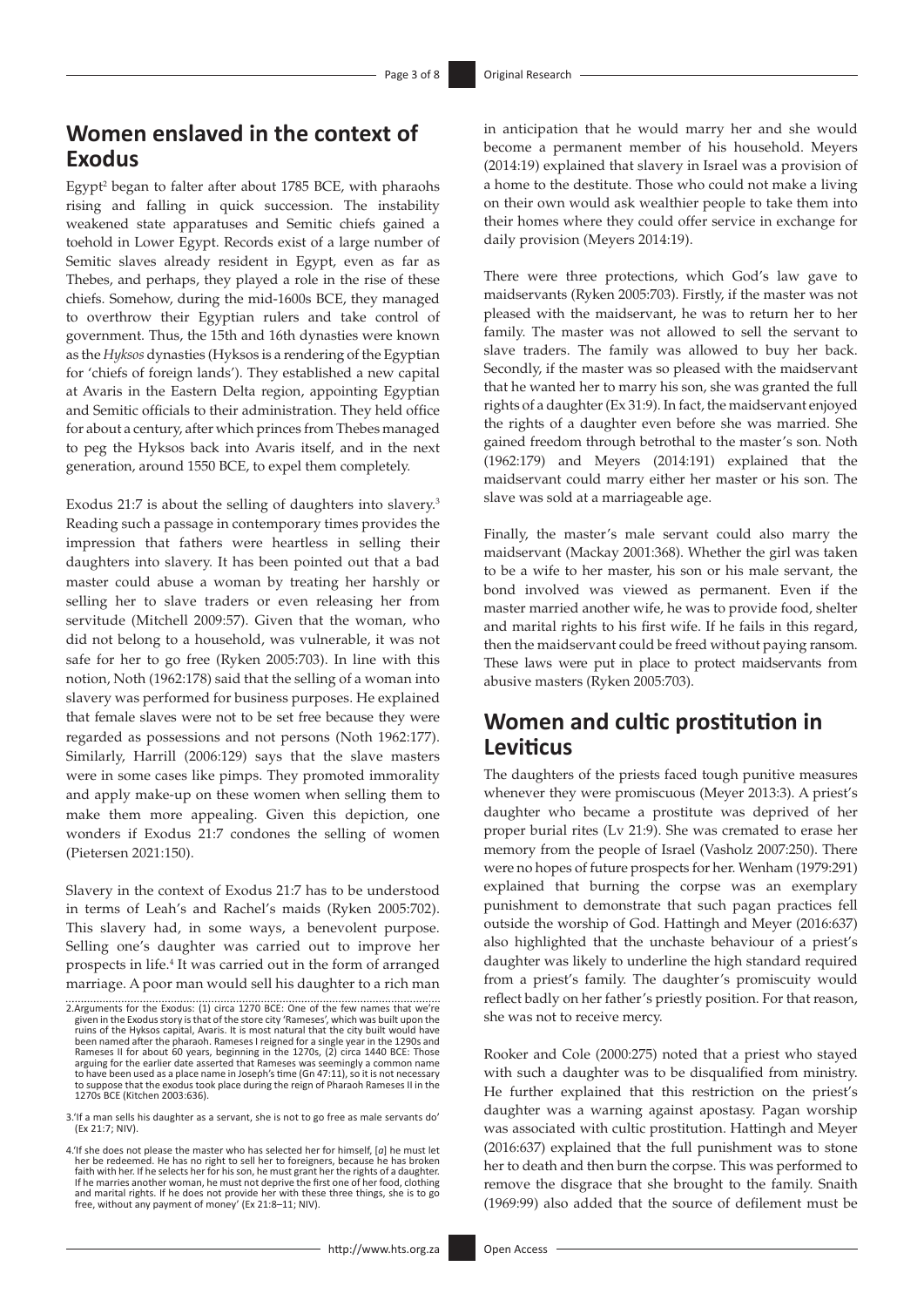destroyed without shedding blood, and hence, the burning to death.

Biblical injunctions against promiscuity amongst priests' daughters could be understood as being more lenient on boys than on girls. To some, it may appear as if the priests' sons could get away with promiscuous behaviour. However, the harsh punishment meted out to priests' daughters does not mean sons were exonerated if they too misbehaved. Gane (2011:75) argued that sons could profane their fathers just as daughters did (Lv 10:1–7; 1 Sm 2:12–17, 22–36, 8:1–3). A high standard of holiness was expected from every member of the priest's family. The burning of the priest's daughters relates to the judgement of Aaron's sons as well. They died by divine fire (Lv 10:2), just as a promiscuous priest's daughter was to be burnt. The issue here is not only centred on daughters but on the priest's family as a whole. There were standards that were expected from a priest's wife as well (Lv 21:13). She was to be a virgin before she entered into marriage.

Another restriction placed on the priest's daughter was that if she married a stranger, she must not eat an offering of the holy things (Lv 22:12–13). If she returned to her father as a divorcee or widow without a child, she could eat from the holy things. Wenham (1979:295) explained that an unmarried daughter was her father's responsibility; however, if she gets married, the responsibility shifted to the husband. If she married a stranger, she ceased to be part of God's people and could not eat of the holy things. However, if she failed to have children and was returned to her father, then she became the father's responsibility again. Snaith (1969:102) maintained that the children of the priest's daughter were the responsibility of their foreign father. If the children were of mixed blood, then they were strangers and could not partake of the holy things.

## **Women's exclusion from inheritance in Numbers**

According to the OT texts, daughters were not equal to sons in terms of what they inherited when their father passed away. Snaith (1969:99) explained that Mosaic Law did not permit a daughter to stand on the same foot with her brothers in inheriting an estate from her father. If a man died, his estate would be given to his son, and only if there was no son would it be given to a daughter or the deceased's brother. The wife would receive nothing. If an inheritance was given to a daughter, she had to marry a close relative, so that the inheritance would benefit her family.

An example of this can be seen in the story of Numbers 27:8–9, in which Zelophehad died without a son, leaving his five daughters to inherit his wealth. Dividing up the Promised Land was carried out according to the male heads of the 12 tribes of Israel (Gane 2011:40). Zelophehad's daughters were asked to inherit their father's property (Nm 27:1–4). As they had no law concerning this, Moses enquired of the Lord. The Lord granted their petition (Jos 17: 1–6). The intervention

of the Lord in the case of Zelophehad's daughters shows God's care and concern for women. Whilst it may be seen as discriminatory to offer the inheritance to sons first, there was a good reason for doing so. In Israel, men had the responsibility of providing for women and children, and for protecting them from enemies and adversaries (Dt 3:18–19). If men failed to perform this duty, then it became a moral transgression. The preference given to sons for the inheritance was not an oppression of daughters; however, was an administrative structure to commit sons to take care of their sisters and mother (Pietersen 2021:150–151).

### **Interpretations of inequality experienced by women in Deuteronomy**

I would like to examine Deuteronomy 22 as a focal text to argue for the disempowerment of women in the OT. It states:

[*A*] woman shall not wear anything that pertains to a man, nor shall a man put on a woman's garment, for all who do so are an abomination to the LORD your God. (v. 5)

ֹלא־יִהְיֶ֤ה כְלִי־גֶ֙בֶר֙ עַל־אִשָּׁ֔ ה

You [A woman] shall not…

וְלֹא־יִלְבָּשׁ גֶּבֶר שִׂמְלַח אִשָּׁה

And neither…

֧כִּי תֹועֲבַ֛ת יְהוָ֥ה אֱֹלהֶ֖ ֥ יָך כָּל־ע ֹשֵׂה אֵ ֽלֶּה׃ פ

For detestable…

There exists a plethora of interpretations for this challenging text. Scholars<sup>5</sup> have tried to make sense of it in a number of different ways (Koehler 1999:879). Some argue that this is a law against involvement in pagan practices; other scholars, such as Vedeler (2008:460–461), support transvestism and indirectly homosexuality. I argue that this text is a law against women being equally and actively involved in Israelite society and in effect disempower women. This chapter explores both why I have arrived at this conclusion and what is the rationale of this law.

Deuteronomy, in general, and Deuteronomy 22, in particular, were disempowered towards women (Kirk-Duggan 2012:261–265). I would agree with Kirk-Duggan (2012) who asserted, '[*w*]e need to hear women's voices, and make sure that alternate perspectives that included women's views in the story are lifted from the text' (Kirk-Duggan 2012:84). It is noteworthy to mention that different scholars use different approaches and come to different understandings of this corpus of literature. That is to say, plurality of different analyses is based on the ambiguous nature of both the text (Dt 22:5) and its context in the book of Deuteronomy and in the Hebrew Bible 5.See Vine (1996:38); Koehler (1999:519). For an alternative view, see Freedman (1996:232).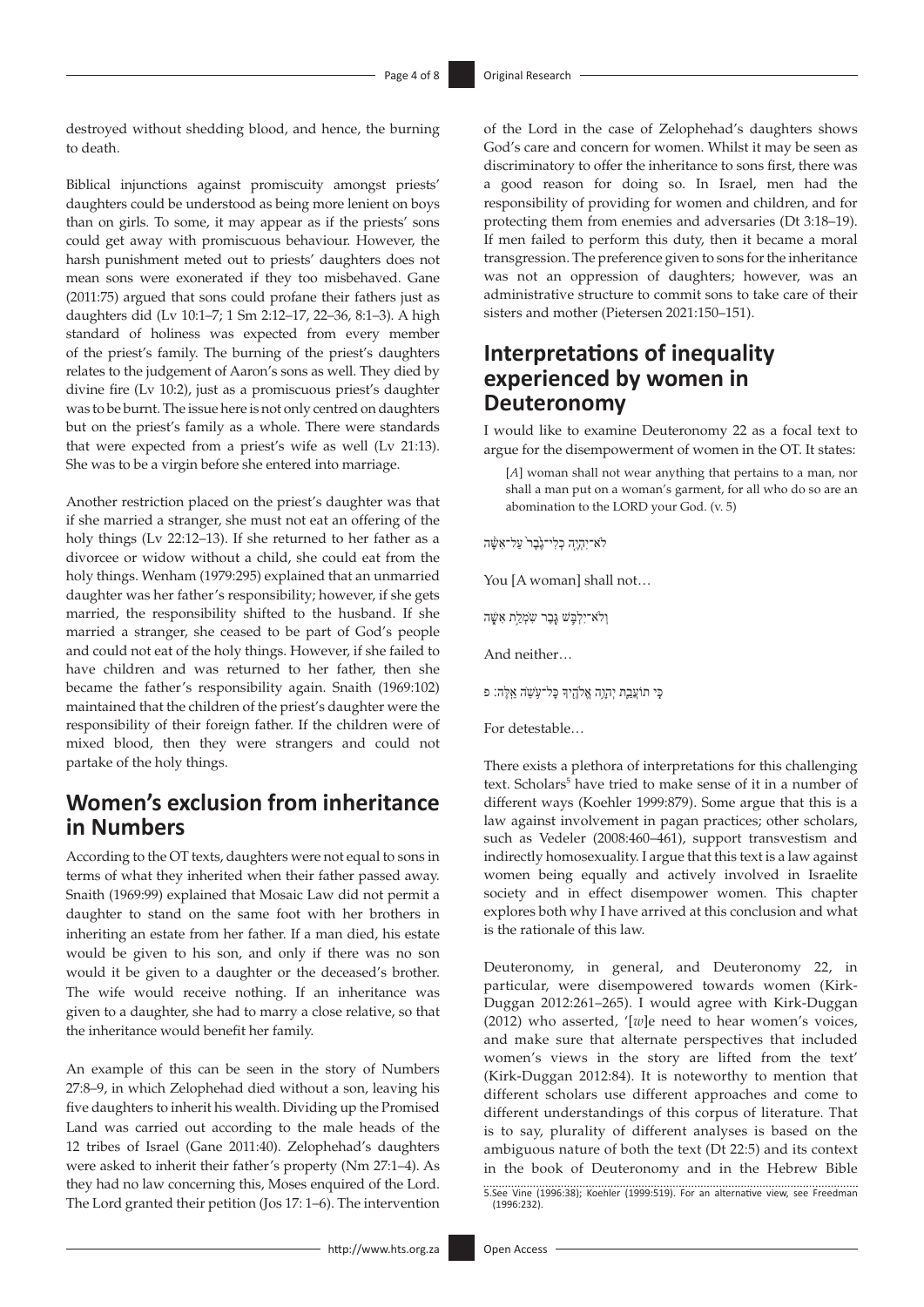(Pietersen 2021:154). Nevertheless, these various approaches also reflect the rich perspectives of scholars of how women were disempowered (Ackermann 1993:23–24; Jones 2000:6; Miller-McLemore 1999:79), and therefore, unveil the hidden motives within Deuteronomy 22, and in the case of Deuteronomy 22, this becomes even more clearer in its assertion that:

If a man takes a wife and, after sleeping with her, dislikes her and slanders her and gives her a bad name, saying, 'I married this woman, but when I approached her, I did not find proof of her virginity', then the young woman's father and mother shall bring to the town elders at the gate proof that she was a virgin. Her father will say to the elders, 'I gave my daughter in marriage to this man, but he dislikes her. Now he has slandered her and said, 'I did not find your daughter to be a virgin'. But here is the proof of my daughter's virginity.' Then her parents shall display the cloth before the elders of the town, and the elders shall take the man and punish him. They shall fine him a hundred shekels of silver and give them to the young woman's father because this man has given an Israelite virgin a bad name. She shall continue to be his wife; he must not divorce her as long as he lives. If, however, the charge is true and no proof of the young woman's virginity can be found, she shall be brought to the door of her father's house and there the men of her town shall stone her to death. She has done an outrageous thing in Israel by being promiscuous while still in her father's house. You must purge the evil from among you. (vv. 13–21)

This quote demonstrates the kind of behaviour that seemingly protects women. However, a reading through the feminist lens makes it clear that Israelite society was characterised by a societal structure that was hostile to female empowerment.

### **The sacrifice of Jephthah's daughter in Judges**

The story of Jephthah's daughter in Judges 11:30–40 has been dubbed one of the 'texts of terror' (Trible 1978:9) in the OT on the girl child (Lockwood 2020:211). Many scholars<sup>6</sup> wonder about the meaning and purpose of this narrative. Much debate, however, is centred on whether Jephthah really offered his daughter as a burnt offering. According to Brown (2000:231), Jephthah offered his daughter as a burnt offering as he had promised to the Lord. He uses verses 39 and 40 to support his argument. Verse 39 explains that she returned to her father, who acted according to his vow. Verse 40 states that the daughters of Israel went every year to lament the daughter of Jephthah, the Gileadite, for four days. Cundall (1968:148) contended that early commentators and historians concur that Jephthah offered his daughter as a burnt offering. Cundall (1968:149) goes on to say that it was during the Middle Ages that people tried to find ways to explain what is stated in this passage.

6.See Klein (2012:84). Klein recognises that the author 'invokes the major apostasy paradigm', but she misses paradigmatic insights because she assigns Jephthah to 'a combination major-minor pattern' (2012:83). Similarly, Block (1999:342)<br>believed that the Jephthah narrative is 'best interpreted in comparison with and<br>incontrast to the notes on the "secondary governors"'. The argu being a minor judge is based on his position and the variance from the framework in his account.

The challenge presented by Jephthah's story is whether this could have been a command from the Lord, given the fact that human sacrifice was not a common phenomenon amongst the Israelites. Cundall (1968:148) proposed that Jephthah intended to give a human sacrifice but not his daughter. Animals did not dwell in the house with people, so what did Jephthah expect to meet coming from the house? Some scholars say that he wanted to sacrifice one of his servants. Block (1999:367) concurred with Cundall (1968:148) that Jephthah did not expect an animal to come out of his house. However, Sasson (2002:263) denied that Jephthah intended to give a human sacrifice. He argues that a four-room house of that period contained a room for sheep or cattle that could be used for a burnt offering. However, he also agrees that Jephthah offered his daughter as a burnt offering.

According to Block (1999:367), Jephthah had adopted the pagan way of worship similar to the nations surrounding Israel. Claassens (2013:609) agreed with Block that Jephthah was overtly pagan. Jephthah was pained by the fact that his daughter was the only child and she was a virgin. Sasson (2014) concluded that:

[*J*]ephthah delivers the Israelites from the Ammonites, who along with their neighbours sacrificed their children to their gods; then he sacrifices his daughter to Yahweh, who does not accept human sacrifice. (p. 262)

The assessment is that attitudes such as these have contributed to the misery and disempowerment experienced by countless unnamed and forgotten women throughout the world for many centuries. Jephthah's daughter may be unnamed; however, it is important today and in the future that her story continues to be told and her death lamented on behalf of all women whose unseen and unrecorded suffering at the hands of violent men has never been acknowledged (Claassens 2013:608). For Exum, and I agree with her that the story of Jephthah's daughter is feminist criticism, exposing the methods men used in ancient societies to justify their relentless control and abuse of women. She contends:

Although it is only one stage in the process by which men have established hegemony over women, the biblical period represents an important stage, for perhaps no other document has been so instrumental as the Bible in shaping Western Culture and in influencing ideas about the place of women and about the relationship of the sexes. Indeed, because its influence has been so extensive and because it continues to play an important role for many people, women and men, the Bible needs to be approached from a critical feminist perspective. (Exum 1995:66)

There are also problems with the notion that Jephthah had become like the idolatrous nations that surrounded Israel to such an extent that he sacrificed his daughter. The pattern of the book of Judges is that the judges were raised up to bring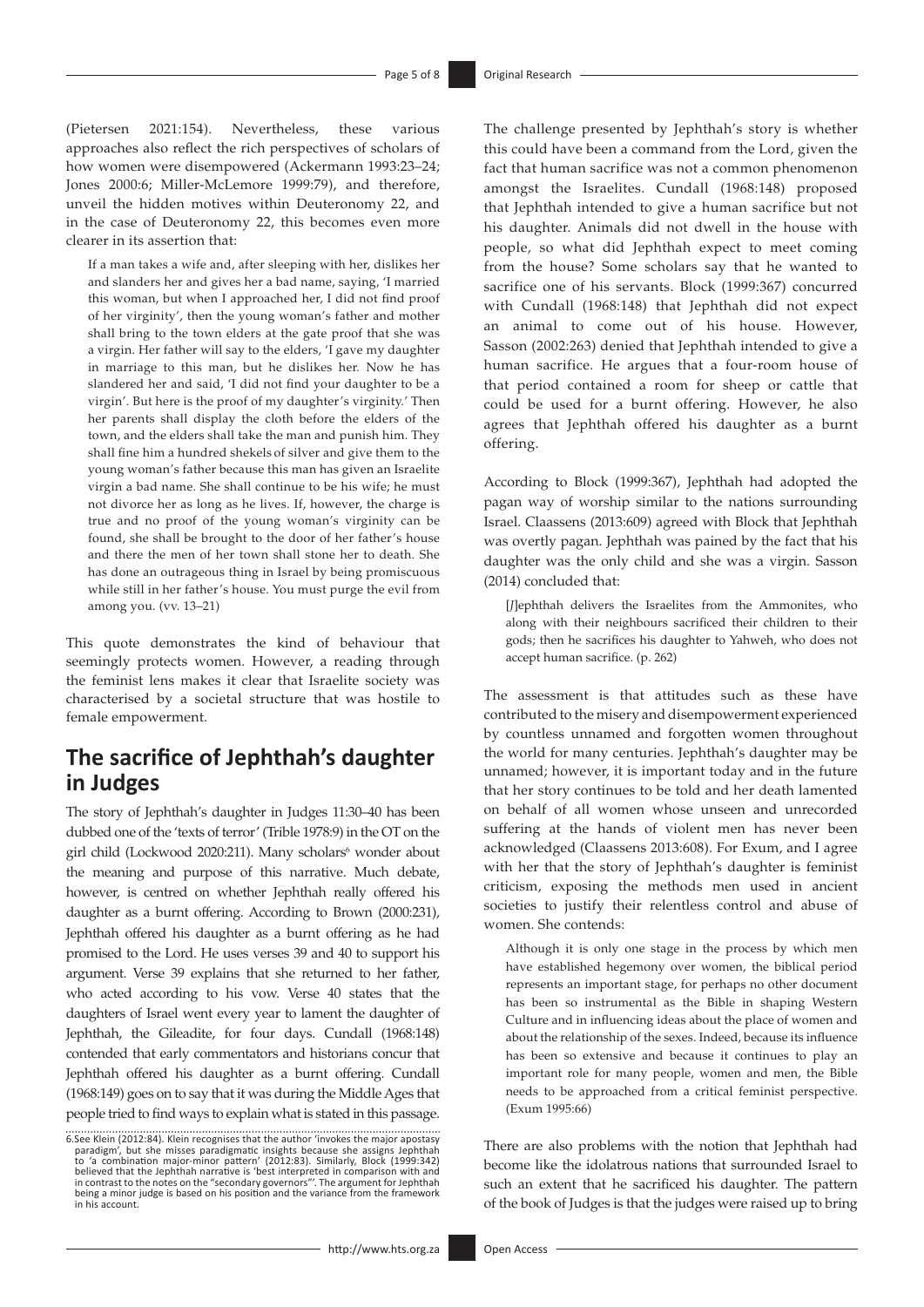Israel back to God.7 Whilst the judges were far from faultless (Beavis 2004:13), their understanding of God was clearer than that of their countrymen, not to mention the surrounding nations. Whilst Jephthah made a vow thoughtlessly, which does not mean that he had become idolatrous, otherwise his purpose as a judge to deliver and restore Israel back to God would have been defeated (Beavis 2004:17).

Davis (2000:148) objected to the notion that Jephthah gave his daughter as a burnt offering. He says that the offering meant that she was set apart for the service of the Lord. He may have demanded that she led a celibate life at the worship sanctuary. Women served God at sanctuaries (Ex 38:8; 1 Sm 2:22, Lv 27:1–8), just as men could take vows to serve God (Davis 2000:149). The young women mourned for Jephthah's daughter's virginity, for she knew no man during the course of her life. Davis's position is in agreement with extra-biblical sources. Cohick (2009:51) explained that Pseudo-Philo provides Jephthah's daughter (Jdg 11) with a name, Seila, and with a mother and a nurse. When Seila came first, God declared that Jephthah's daughter would serve as a sacrifice, punishing Jephthah for his unwise holy vow. It is held in this position that Seila accepted being a sacrifice. Her father was to go ahead with his vow to God (Cohick 2009:52). In this regard, Seila represents the culture's highest ideal of godliness for women. She puts herself under God's design and man's plans. Cohick (2009:51) commented that the text becomes revolutionary in two ways. Seila compares positively with Isaac's acceptance of his role as a sacrifice (Gn 22:2). Secondly, the narrator praises her as demonstrating great wisdom, whilst her father is condemned for making a foolish vow (Pietersen 2021:157).

Whilst there has been much debate on this story even in feminist circles (Trible  $1978:2$ ),<sup>8</sup> the account of Jephthah's daughter does not reveal how daughters were treated, in general, but rather how ignorant and expedient decisions bring about unexpected consequences. Jephthah is at the centre throughout the story and not his daughter. What Jephthah did was not dictated by God but came from his own corrupt mind.<sup>9</sup>

### **The value of women's virginity in the context of Samuel**

Virginity was highly valued in Israel, according to the OT texts. Loss of virginity was referred to as being 'humbled' (Davidson 2007:148). Von Rad and Stalker (1963:326) explained that 'humbled' means the moral and social debasing of a girl who has lost the expectation of a valid marriage. The family would be depressed about the loss of virginity of their daughter or sister if she was raped. Genesis 34:1–8 records Dinah's loss of virginity when she was raped by Shechem. Jacob was grieved by his daughter's loss of virginity (Gn 34:2). In a similar manner, David was grieved by Amnon's violation of Tamar (2 Sm 13:1–21). In these contexts, fathers shared the shame when their daughters' virginity was violated.<sup>10</sup>

Violating a girl's virginity was like violating the integrity of the wife of one's brother (Dt 22:23–24). For this reason, the punitive measures were sterner in a situation where the virgin was engaged to be married than if she was not. If the girl cried out for help, she would not be found guilty and only the rapist would be stoned to death. However, if she kept quiet, both the rapist and the victim were to be stoned to death (Dt 22:21). The context for this scene was an urban area where others were likely to hear a cry for help.

Deuteronomy 22:25 has a different setting. The scene of the crime is a desolate place where no one could hear a cry for help. Verses 26–27 provide legal justification for the verdict passed in verse 25. These two verses explain why in this case the raped girl should not be put to death.

In view of the value of virginity in this context, a rapist had to marry the raped girl. However, the father needed to give consent whether his daughter could marry this man (Ex 22:16–17). (By contrast, in contemporary South African society, requiring that a girl marry her rapist can hardly be seen as acceptable. Deuteronomy 22:28–29 would appear to favour men of ill repute whose way to marriage was by causing pain to their future wives [Scholz 2005:36].)

It must be noted that Ancient Israel was different from our current South African context. Israel as a nation was like a family and the word 'stranger' applied to those who were not part of Israel (Ex 12:43–48). Verses 28–29 refer to the case of a virgin who is not betrothed. The man had to pay a penalty of 50 shekels of silver and marry his rape victim. It is not clear whether the victim was asked for her opinion on whether she would like to marry the rapist (Pietersen 2021:159).

Phillips (2006:84) suggested that a girl who was not betrothed was considered property, and hence, the application of casuistic civil law precedents of property offences in the Covenant Code (Ex 22:15–16). He further explains that the girl was the property of her father to whom damages were to be paid for the loss of the bride's price, because his daughter was no longer a virgin. Phillips' position is problematic.

<sup>7.</sup>A 11 And the people of Israel did what was evil in the sight of the LORD and served the Baals.

B 12 And they abandoned the LORD, the God of their fathers, who had brought them out of the land of Egypt. They went after other gods, from amongst the gods of the peoples who were around them, and bowed down to them.

C And they provoked the LORD to anger. D 13 They abandoned the LORD and

D' served the Baals and the Ashtaroth C' 14 So the anger of the LORD was kindled against Israel,

B' and he gave them over to plunderers, who plundered them. And he sold them into the hand of their surrounding enemies, so that they could no longer withstand their enemies.

A' 15 Whenever they marched out, the hand of the LORD was against them for harm, as the LORD had warned, and as the LORD had sworn to them. And they were in terrible distress (Peterson 2007:32).

<sup>8.&#</sup>x27;sees the vow as manipulative and an act of unfaithfulness'.

<sup>9.</sup>Amit (1992:76–77, 85–92) emphasised Jephthah's egocentricity and the fact that he was always motivated by personal rather than national interests.

<sup>10.</sup>Witte (2006:581) explained that fathers needed to ensure that their daughters behaved themselves if they wanted to protect them from being disgraced. Hamilton (1995:356) added that the result of Dinah's subjection to indignity by an outsider was that she became an outcast in Israel.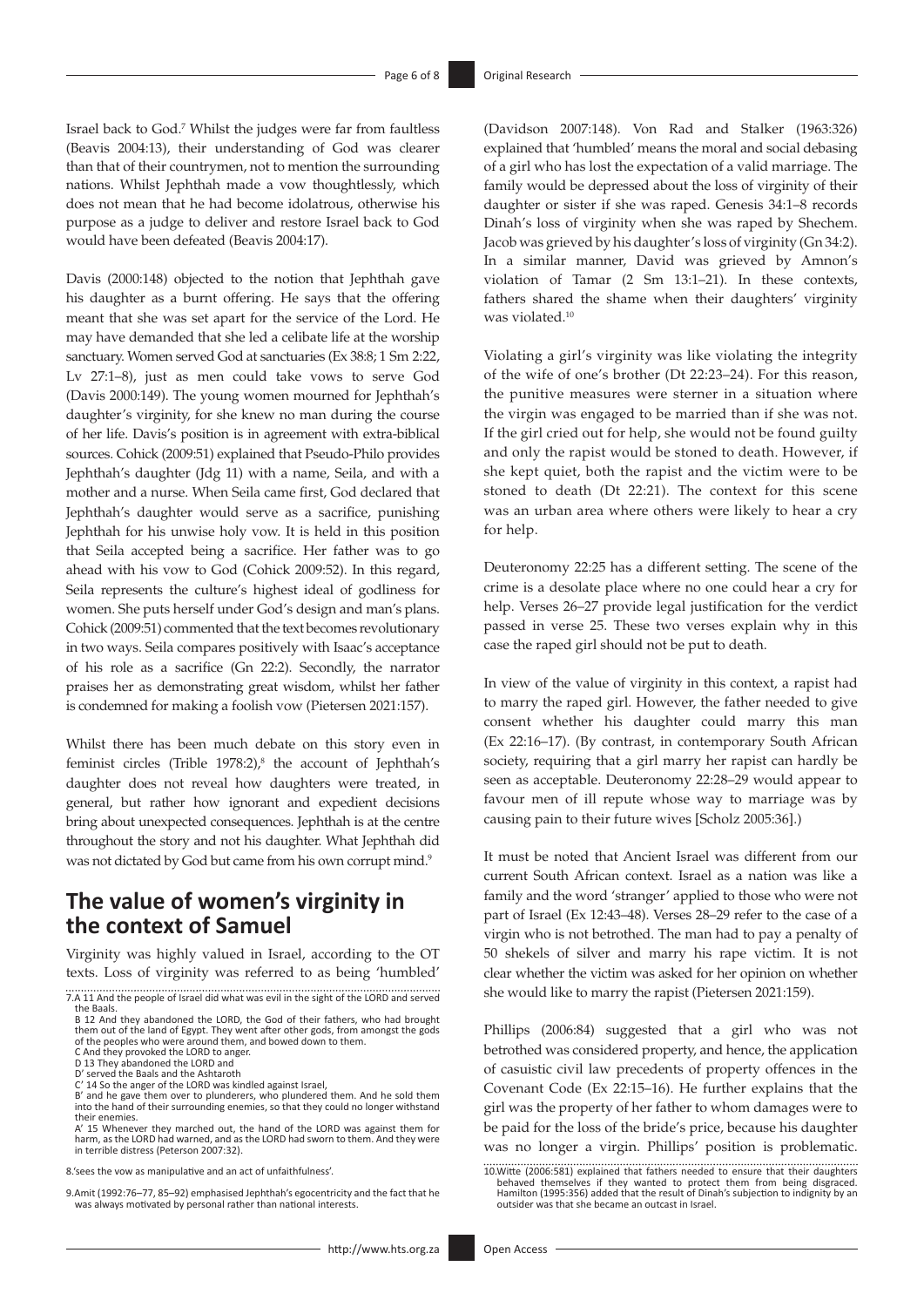These arrangements were on a relational and moral basis and were not commercial. The father continues to support his daughter whose prospects of a good marriage had dwindled because of rape. As Merrill (1994:305) stated, this girl was deprived of a normal happy marriage, and hence, a compensation of some kind was necessary. Whilst some men may have used rape as a means to secure a prospective wife (as was the case with Shechem in Gn 34:1–8), this was not acceptable in Ancient Israel. Even though Thompson (1992:237) seemed to sympathise with the rapist who was forced to marry the victim, he has to note that the situation was worse for the girl who may not have had any feelings for the rapist. In light of this, Deuteronomy 22:22–29 has to be viewed as a measure to protect the girl child from being abused and then ostracised after being violated (Dt 22:28–29; Ex 22:16–17).

### **Conclusion**

This research article located political power, paternal power and perhaps even divine power [passive voice] that prompted disempowerment of and violence against women in a few exemplary texts (books) in the OT. It is important to reiterate that whilst the context (ancient Israel) differ from any contemporary context where human dignity and equality are important for men and women, such as South Africa, the common issue of disempowerment and violence points towards how badly women are treated. Gqola's (2010:66) poignantly summarised this articles assertion in the following way: 'the grip of violence [against women] is tightening around our collective necks'. This assessment from Gqola here, the work of Trible in her conclusions around 'texts of terror' in the Old Testament and the disempowered and violent treatment of women in the aforementioned texts (books) provides the reader insights into the literary and historical context to the depth of an anti-empowering society, such as ancient Israel. It, therefore, serves as a warning on how men negatively treat women currently in the South African context but also to give hope to women in the fight against domestic violence in order to curb violent cultures and not reinventing them to empower women.

# **Acknowledgements**

### **Competing interests**

The author declares that he has no financial or personal relationships that may have inappropriately influenced him in writing this article.

#### **Author's contributions**

D.P. is the sole author of this research article.

#### **Ethical considerations**

This article followed all ethical standards for research without any direct contact with human or animal subjects.

#### **Funding information**

This research work received no specific grant from any funding agency in the public, commercial or not-for-profit sectors.

#### **Data availability**

Data sharing is not applicable to this article as no new data were created or analysed in this study.

#### **Disclaimer**

The views and opinions expressed in this article are those of the author and do not necessarily reflect the official policy or position of any affiliated agency of the author.

### **References**

Ackermann, D.M., 1993, 'Meaning and power: Some key terms in feminist liberation theology', *Scriptura* 44(1), 19–33.

Amit, Y., 1992, *The Book of Judges: The art of editing*, transl. J. Chipman, Brill, Leiden. Beavis, M., 2004, 'A daughter in Israel: Celebrating Bat Jephthah (Judg. 11.39d-40)', *Feminist Theology* 1(13), 11–25. <https://doi.org/10.1177/096673500401300102>

Block, D.I., 1999, *Judges, Ruth*, Broadman & Holman Publishers, Nashville, TN.

Bellis, A.O., 2007, *Helpmates, harlots, and heroes: Women's stories in the Hebrew Bible*, 2nd edn., John Knox, Louisville, KY.

Brown, R., 2000, *The message of Deuteronomy*, InterVarsity Press, Downers Grove, IL. Butler, T.C., 2009, *Judges*, Thomas Nelson, Nashville, TN.

- Claassens, L.J., 2013, 'Female resistance in spite of injustice: Human dignity and the daughter of Jephthah', *Old Testament Essays* 26(3), 607–622.
- Cohick, L., 2009, *Women in the world of the earliest Christians: Illuminating ancient ways of life*, Baker Academic, Grand Rapids, MI.
- Cundall, A.E., 1968, *Judges: An introduction and commentary*, Tyndale Old.
- Davidson, R.M., 2007, *Flame of Yahweh: Sexuality in the Old Testament*, Hendrickson Publishers, Peabody, MA.
- Davis, E.F., 2000, *Proverbs, Ecclesiastes, and the Song of Songs*, Westminster John Knox Press, Louisville, KY.
- Exum, C., 1995, 'Feminist criticism: Whose interests are being served', in G. Yee (ed.), *Judges and method*, pp. 65–90, Augsburg Fortress, Minneapolis, MN.
- Freedman, D.N., 1996, *The anchor Bible dictionary*, Doubleday, New York, NY.
- Gane, R., 2011*, Leviticus, Numbers*, Zondervan Academic, Grand Rapids, MI.
- Gqola, P.A., 2010, *What is slavery to me? Post-colonial/slave memory in post-apartheid South Africa*, Wits Press, Johannesburg.
- Hamilton, V.P., 1995, *The Book of Genesis, Chapters 18-50 (Vol. 1)*, Wm. B. Eerdmans Publishing, Grand Rapids, MI.
- Harrill, J.A., 2006, *Slaves in the New Testament: Literary, social, and moral dimensions*, Fortress Press, Minneapolis, MN.
- Hattingh, A.J. & Meyer, E.E., 2016, 'Devoted to destruction: A case of human sacrifice in Leviticus 27?', *Journal for Semitics* 25(2), 630–657. [https://doi.org/10.25159/1013-](https://doi.org/10.25159/1013-8471/2540) [8471/2540](https://doi.org/10.25159/1013-8471/2540)
- Human, D.J., 1999, 'Die *literêr-historiese* lees van 'n teks', *Skrif en Kerk* 20(2), 354–368.
- Jones, S., 2000, *Feminist theories and Christian theology*, Cartographies of Grace, Fortress Press, Minneapolis, MN.
- Kirk-Duggan, C., 2012, 'Precious memories: Rule of law in Deuteronomy as catalyst for domestic violence', in A. Brenner & G.A. Yee (eds.), *Exodus and Deuteronomy: Texts and contexts*, Fortress Press, Minneapolis, MN.
- Kitchen, K.A., 2003, *On the reliability of the Old Testament*, Eerdmans, Cambridge.
- Klein, R.W., 2012, *2 Chronicles: A commentary*, Hermeneia, Fortress Press, Minneapolis, MN.
- Koehler, L., 1999, *The Hebrew and Aramaic Lexicon of the Old Testament*, Moody Press, Chicago, IL.
- Lockwood, P.F., 2020, 'Jephthah's daughter: Awake to her wicked father (Judges 11: 29-40)', *Word & World* 40(3), 210–218.
- MacKay, J.L., 2001, *Exodus*, Mentor, Ross-Shire.
- Merrill, E.H., 1994, *Deuteronomy: An exegetical and theological exposition of holy scripture (Vol. 4)*, B&H Publishing Group, Tennessee, TN.
- Meyer, E.E., 2013, 'From cult to community: The two halves of Leviticus', *Verbum et Ecclesia* 34(2), 1–7. <https://doi.org/10.4102/ve.v34i2.774>
- Meyers, C., 2014, 'Was ancient Israel a patriarchal society?', *Journal of Biblical Literature* 133(1), 8–27.